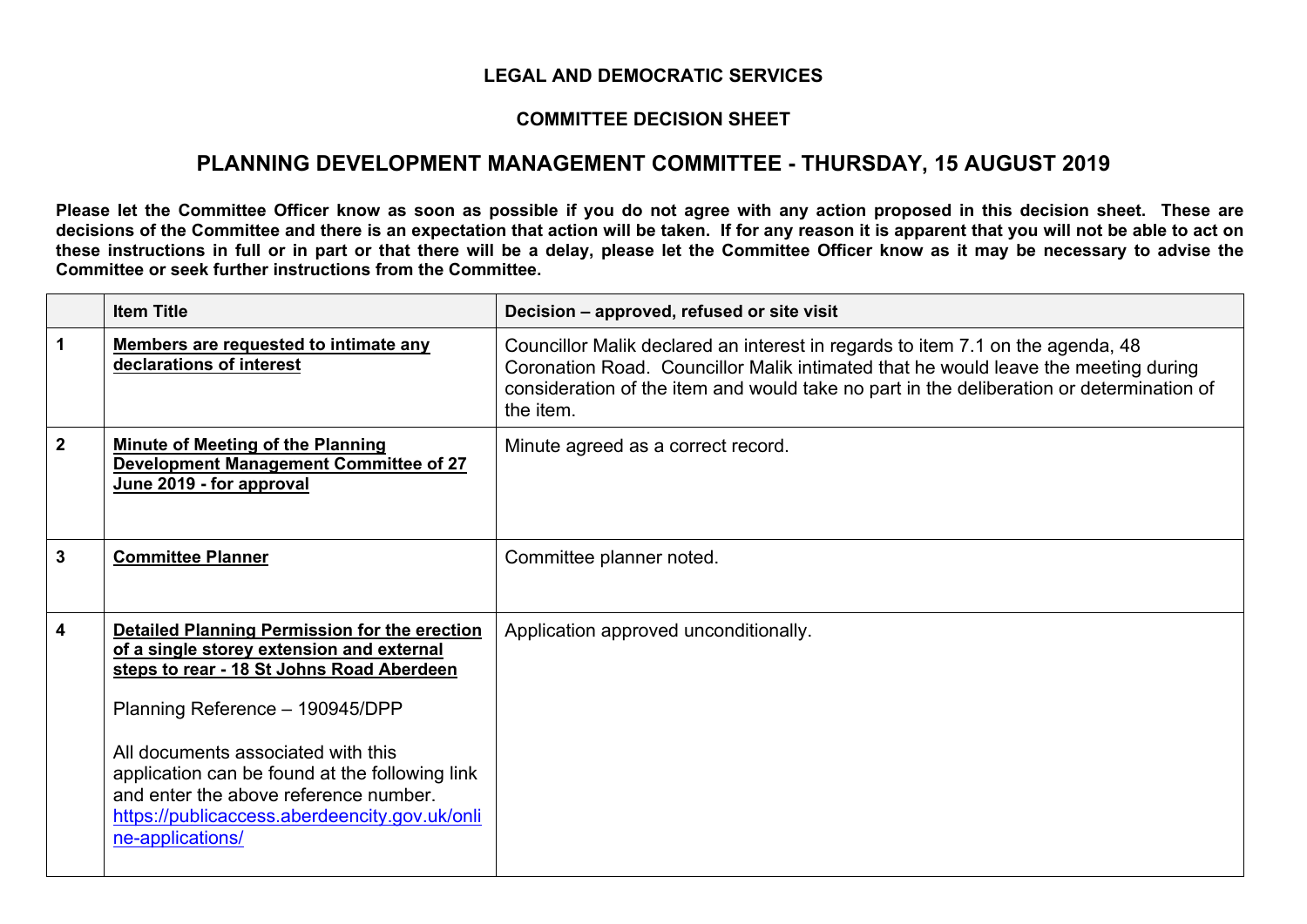|                         | <b>Item Title</b>                                                                                                                                                                                                                                                                                                                                                                                                                      | Decision - approved, refused or site visit                                                                                                                                                                                                                                                                                                                                                                                                                                                                                                                                                                                                                                                                                                                                                                                                                                                                                                                                                                                                                                                                                                                                                                                                                                                                                                                                                                                                                                                                                                                                                                                                                                |
|-------------------------|----------------------------------------------------------------------------------------------------------------------------------------------------------------------------------------------------------------------------------------------------------------------------------------------------------------------------------------------------------------------------------------------------------------------------------------|---------------------------------------------------------------------------------------------------------------------------------------------------------------------------------------------------------------------------------------------------------------------------------------------------------------------------------------------------------------------------------------------------------------------------------------------------------------------------------------------------------------------------------------------------------------------------------------------------------------------------------------------------------------------------------------------------------------------------------------------------------------------------------------------------------------------------------------------------------------------------------------------------------------------------------------------------------------------------------------------------------------------------------------------------------------------------------------------------------------------------------------------------------------------------------------------------------------------------------------------------------------------------------------------------------------------------------------------------------------------------------------------------------------------------------------------------------------------------------------------------------------------------------------------------------------------------------------------------------------------------------------------------------------------------|
|                         | Planning Officer: Gavin Clark                                                                                                                                                                                                                                                                                                                                                                                                          |                                                                                                                                                                                                                                                                                                                                                                                                                                                                                                                                                                                                                                                                                                                                                                                                                                                                                                                                                                                                                                                                                                                                                                                                                                                                                                                                                                                                                                                                                                                                                                                                                                                                           |
| $\overline{\mathbf{5}}$ | Detailed Planning Permission for the erection<br>of 99 houses with associated car parking,<br>landscaping and drainage - Shielhill Road<br><b>Mundurno</b><br>Planning Reference - 131851/DPP<br>All documents associated with this<br>application can be found at the following link<br>and enter the above reference number.<br>https://publicaccess.aberdeencity.gov.uk/onli<br>ne-applications/<br>Planning Officer: Robert Forbes | Application approved conditionally with a legal agreement. Condition 12 was amended<br>and an extra condition added at 17 to read:-<br><b>12. SUDS</b><br>No development shall take place pursuant to this planning permission unless a drainage<br>impact assessment and scheme of all drainage works for the site, designed to meet the<br>requirements of Sustainable Urban Drainage Systems, has been submitted to and<br>approved in writing by the Planning Authority. Thereafter no part of the development<br>shall be occupied unless the drainage works on site have been installed in complete<br>accordance with the said scheme. Reason - In order to safeguard water qualities in<br>adjacent watercourses and to ensure that the development can be adequately drained.<br>17. Public Open Space Maintenance<br>No dwelling hereby granted planning permission shall be occupied unless a scheme for<br>the maintenance of the public open space areas within the development site (i.e.<br>softscape, excluding private gardens, as identified on Drawing No.294/ P3 of the plans<br>hereby approved, or such other drawing as may be subsequently approved), has been<br>submitted to and approved in writing by the Planning Authority, unless the planning<br>authority has given prior written approval for a variation. No dwelling shall be occupied<br>unless the open space is maintained in accordance with the approved scheme. Reason<br>- In the interest of protection of residential amenity and compliance with Aberdeen City<br>Council Supplementary Guidance regarding Green Space Network and Open Spaces<br>and Green Infrastructure. |
| 6                       | <b>Detailed Planning Permission for residential</b><br>development comprising of 30 dwelling<br>houses with associated infrastructure, open<br>space and landscaping - land At Contlaw<br>Road, Milltimber, Aberdeen<br>Planning Reference - 190409/DPP<br>All documents associated with this<br>application can be found at the following link                                                                                        | Application approved conditionally and with the conclusion of a legal agreement. An<br>extra condition was also added to read:-<br>(21) Public Open Space Maintenance<br>No dwelling hereby granted planning permission shall be occupied unless a scheme for<br>the maintenance of the public open space areas within the development site (i.e.<br>softscape, excluding private gardens, as identified on Drawing No.223.32.01 Rev C of<br>the plans hereby approved, or such other drawing as may be subsequently approved),                                                                                                                                                                                                                                                                                                                                                                                                                                                                                                                                                                                                                                                                                                                                                                                                                                                                                                                                                                                                                                                                                                                                           |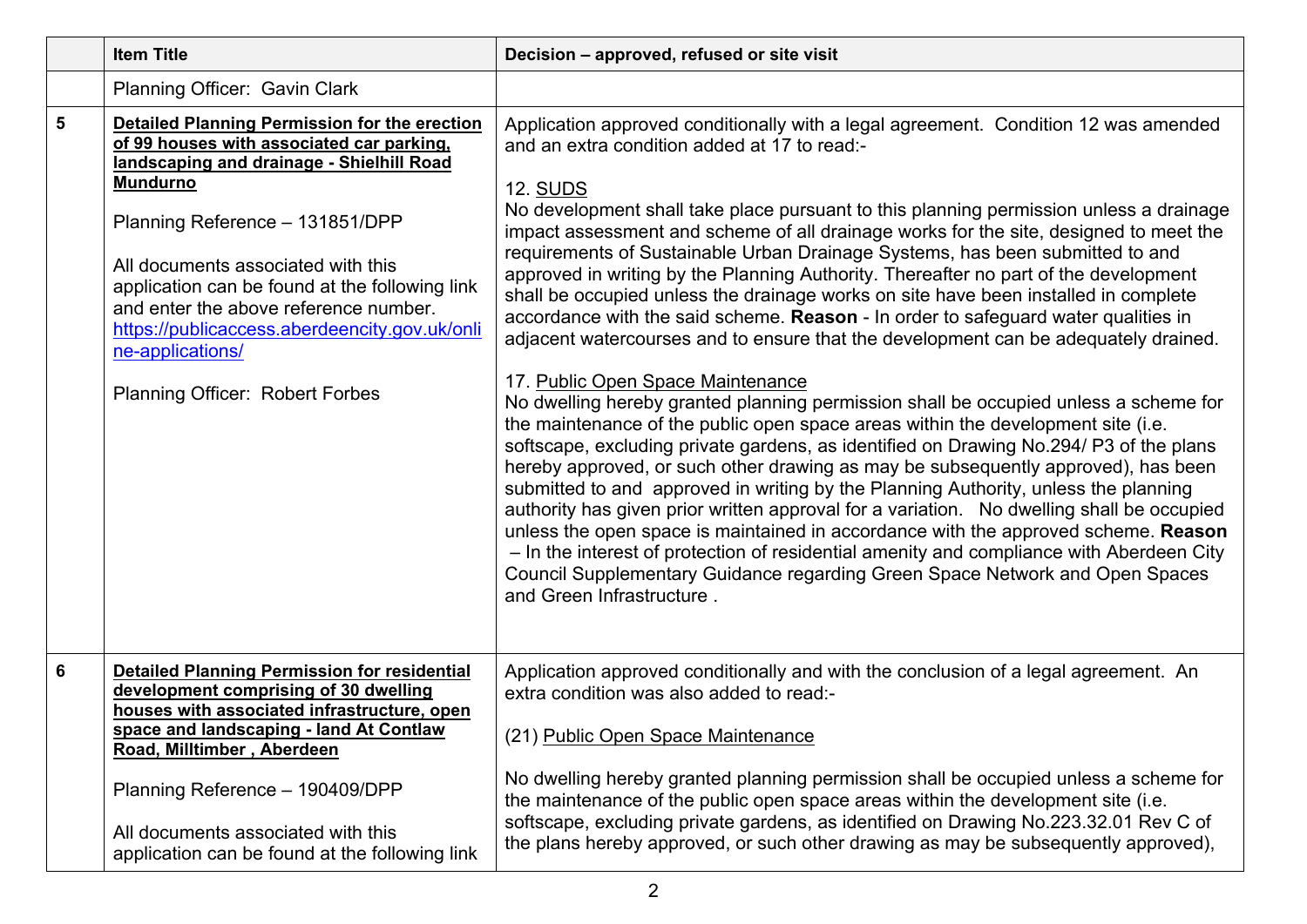|                | <b>Item Title</b>                                                                                                                                                                                                                                                                                                                                                                                                                                      | Decision - approved, refused or site visit                                                                                                                                                                                                                                                                                                                                                                                                                                                                                                                                                                                                    |
|----------------|--------------------------------------------------------------------------------------------------------------------------------------------------------------------------------------------------------------------------------------------------------------------------------------------------------------------------------------------------------------------------------------------------------------------------------------------------------|-----------------------------------------------------------------------------------------------------------------------------------------------------------------------------------------------------------------------------------------------------------------------------------------------------------------------------------------------------------------------------------------------------------------------------------------------------------------------------------------------------------------------------------------------------------------------------------------------------------------------------------------------|
|                | and enter the above reference number.<br>https://publicaccess.aberdeencity.gov.uk/onli<br>ne-applications/                                                                                                                                                                                                                                                                                                                                             | has been submitted to and approved in writing by the Planning Authority, unless the<br>planning authority has given prior written approval for a variation. Thereafter, the open<br>space shall be maintained in accordance with the approved scheme.                                                                                                                                                                                                                                                                                                                                                                                         |
|                | Planning Officer: Alex Ferguson                                                                                                                                                                                                                                                                                                                                                                                                                        | Reason $-$ In the interest of protection of residential amenity and compliance with<br>Aberdeen City Council Supplementary Guidance regarding Green Space Network and<br>Open Spaces and Green Infrastructure.                                                                                                                                                                                                                                                                                                                                                                                                                                |
| $\overline{7}$ | <b>Detailed Planning Permission - erection of</b><br>shed and fence to rear (retrospective) - 51<br><b>Corthan Crescent, Aberdeen</b><br>Planning Reference - 191019/DPP<br>All documents associated with this<br>application can be found at the following link<br>and enter the above reference number.<br>https://publicaccess.aberdeencity.gov.uk/onli<br>ne-applications/<br>Planning Officer: Alex Ferguson                                      | Application approved unconditionally.                                                                                                                                                                                                                                                                                                                                                                                                                                                                                                                                                                                                         |
| 8              | Detailed Planning Permission - change of use<br>from amenity land to domestic garden ground<br>to facilitate new access, driveway and<br>erection of boundary wall to side - 81<br><b>Brighton Place Aberdeen</b><br>Planning Reference - 190778<br>All documents associated with this<br>application can be found at the following link<br>and enter the above reference number.<br>https://publicaccess.aberdeencity.gov.uk/onli<br>ne-applications/ | Application approved conditionally with a revised condition to read "Prior to<br>development detailed plans shall be submitted for the construction of the<br>replacement boundary wall, including, without prejudice to the foregoing<br>generality, the materials to be used in that construction. For the avoidance of<br>doubt, it is expected that granite from the existing wall will be used in the<br>replacement boundary wall. All of which is to be submitted to and agreed by the<br>Planning Authority in writing. The replacement boundary wall shall subsequently<br>only be constructed in accordance with the agreed plans." |